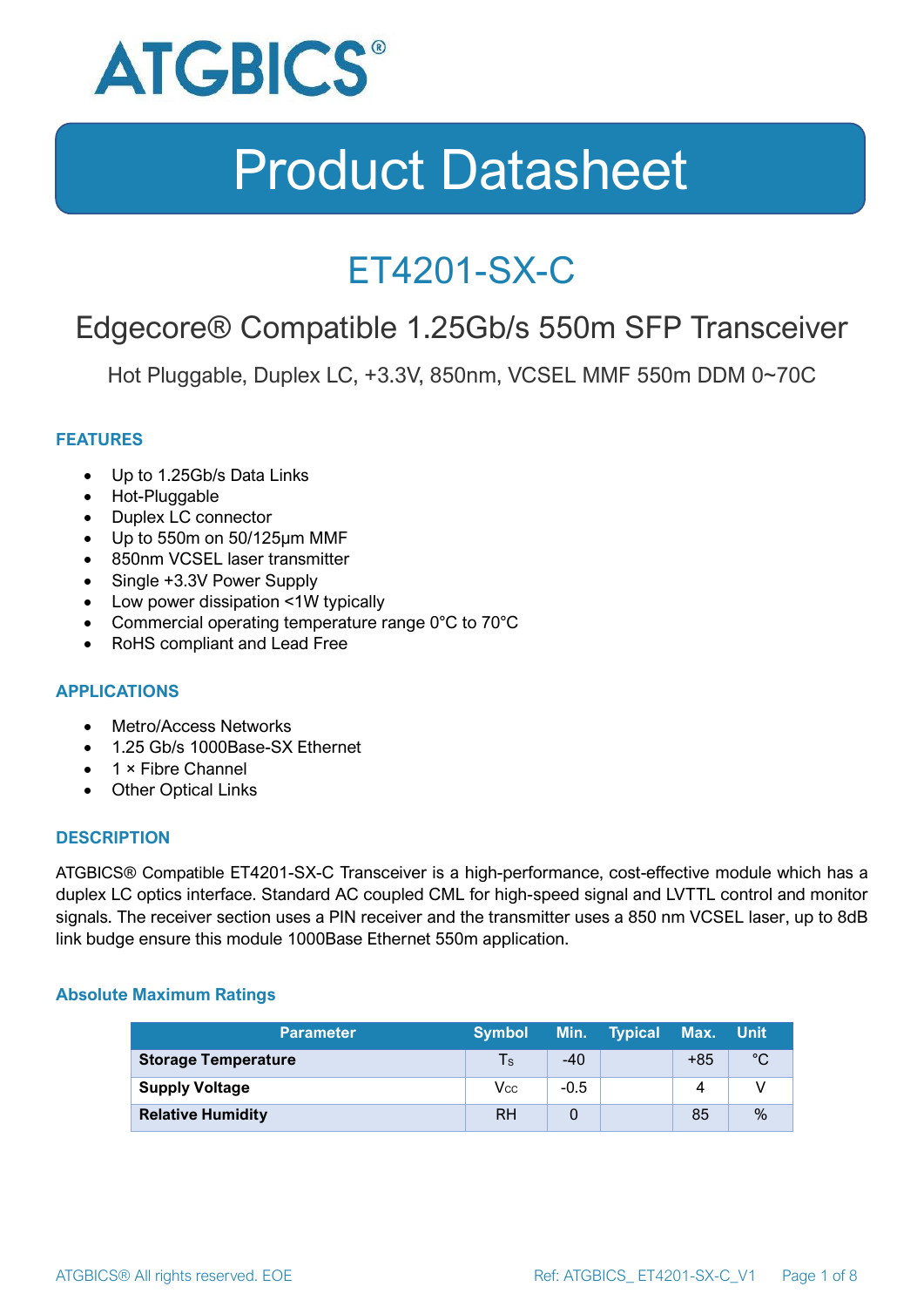

#### **Recommended Operating Environment:**

| <b>Parameter</b>             | <b>Symbol</b>    | Min.  | <b>Typical</b> | Max.     | <b>Unit</b> |
|------------------------------|------------------|-------|----------------|----------|-------------|
| <b>Operating Temperature</b> |                  | 0     |                | $+70$    | $^{\circ}C$ |
| <b>Supply Voltage</b>        | $V_{\rm CC}$     | 3.135 |                | 3.465    | v           |
| <b>Supply Current</b>        | <b>Icc</b>       |       |                | 300      | mA          |
| <b>Inrush Current</b>        | Isurge           |       |                | $lcc+30$ | mA          |
| <b>Maximum Power</b>         | $P_{\text{max}}$ |       |                |          | W           |

#### **Electrical Characteristics** ( $T_{OP}$  = -40 to 85°C, VCC = 3.135 to 3.465 Volts)

| <b>Parameter</b>                    | <b>Symbol</b>               | Min.           | <b>Typical</b> | Max.                  | <b>Unit</b> | <b>Notes</b> |
|-------------------------------------|-----------------------------|----------------|----------------|-----------------------|-------------|--------------|
| <b>Transmitter Section:</b>         |                             |                |                |                       |             |              |
| Input differential impedance        | $R_{\rm in}$                | 90             | 100            | 110                   | П           | О            |
| Single ended data input swing       | $V_{\text{in PP}}$          | 250            |                | 1200                  | mVp-p       |              |
| <b>Transmit Disable Voltage</b>     | $V_D$                       | $Vcc -$<br>1.3 |                | Vcc                   | V           | 2            |
| <b>Transmit Enable Voltage</b>      | $V_{EN}$                    | Vee            |                | Vee+<br>0.8           | $\vee$      |              |
| <b>Transmit Disable Assert Time</b> | <b>T</b> <sub>dessert</sub> |                |                | 10                    | <b>US</b>   |              |
| <b>Receiver Section:</b>            |                             |                |                |                       |             |              |
| Single ended data output<br>swing   | Vout, p<br>р                | 250            |                | 800                   | mv          | 3            |
| <b>LOS Fault</b>                    | Vlosfault                   | $Vcc -$<br>0.5 |                | $V_{\text{CC\_host}}$ | $\vee$      | 5            |
| <b>LOS Normal</b>                   | Vlos norm                   | $V_{\rm ee}$   |                | $V_{ee}$ +0.5         | V           | 5            |
| <b>Power Supply Rejection</b>       | <b>PSR</b>                  | 100            |                |                       | mVpp        | 6            |

Notes:

- 1. AC coupled.
- 2. Or open circuit.
- 3. Into 100-ohm differential termination.
- 4.  $20 80 \%$
- 5. LOS is LVTTL. Logic 0 indicates normal operation; logic 1 indicates no signal detected.
- 6. All transceiver specifications are compliant with a power supply sinusoidal modulation of 20 Hz to 1.5MHz up to specified value applied through the power supply filtering network shown on page 23 of the Small Form-factor Pluggable (SFP) Transceiver Multi-Source Agreement (MSA), September 14, 2000.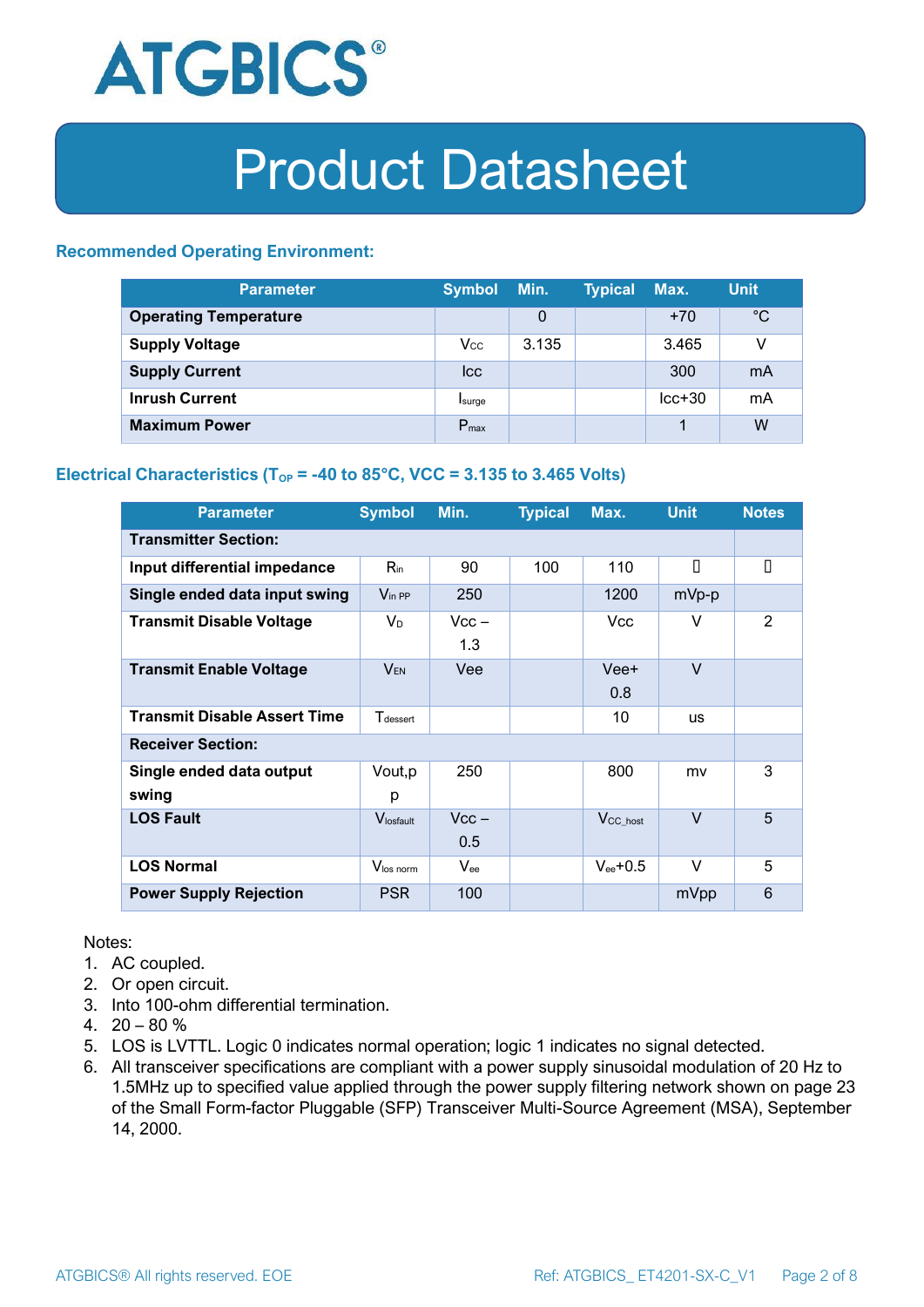

#### **Optical Parameters** ( $T_{OP}$  = -40 to 85°C, VCC = 3.135 to 3.465 Volts)

| <b>Parameter</b>                                                            | <b>Symbol</b>          | Min.         | <b>Typical</b> | Max.       | <b>Unit</b>     | <b>Note</b>    |
|-----------------------------------------------------------------------------|------------------------|--------------|----------------|------------|-----------------|----------------|
| <b>Transmitter Section:</b>                                                 |                        |              |                |            |                 |                |
| <b>Center Wavelength</b>                                                    | $\lambda_c$            | 840          | 850            | 860        | nm              |                |
| <b>Spectral Width (RMS)</b>                                                 | <b>ORMS</b>            |              |                | 0.85       | nm              |                |
| <b>Optical Output Power</b>                                                 | $P_{\text{out}}$       | -9           |                | $-3$       | dBm             | 1              |
| <b>Extinction Ratio</b>                                                     | <b>ER</b>              | 9            |                |            | dB              |                |
| <b>Optical Rise/Fall Time</b>                                               | $t_r / t_f$            |              |                | 260        | ps              | $\overline{2}$ |
| <b>Relative Intensity Noise</b>                                             | <b>RIN</b>             |              |                | $-120$     | dB/H            |                |
|                                                                             |                        |              |                |            | z               |                |
| Compliant with IEEE802.3 z (class 1 laser safety)<br><b>Output Eye Mask</b> |                        |              |                |            |                 |                |
| <b>Receiver Section:</b>                                                    |                        |              |                |            |                 |                |
| <b>Optical Input Wavelength</b>                                             | $\lambda$ <sub>c</sub> | 770          |                | 860        | nm              |                |
| <b>Receiver Overload</b>                                                    | $P_{ol}$               | $\mathbf{0}$ |                |            | d <sub>Bm</sub> | $\overline{4}$ |
| <b>RX Sensitivity</b>                                                       | Sen                    |              |                | $-17$      | dB <sub>m</sub> | 4              |
| <b>RX LOS Assert</b>                                                        | LOS <sub>A</sub>       | $-35$        |                |            | dB <sub>m</sub> |                |
| <b>RX LOS De-assert</b>                                                     | LOS <sub>D</sub>       |              |                | $-18$      | dBm             |                |
| <b>RX_LOS Hysteresis</b>                                                    | LOS <sub>H</sub>       | 0.5          |                |            | dB              |                |
| <b>General Specifications:</b>                                              |                        |              |                |            |                 |                |
| <b>Data Rate</b>                                                            | <b>BR</b>              |              | 1.25           |            | Gb/s            |                |
| <b>Bit Error Rate</b>                                                       | <b>BER</b>             |              |                | $10^{-12}$ |                 |                |
| Max. Supported Link Length on<br>50/125µm MMF@1.25Gb/s                      | <b>LMAX</b>            |              | 550            |            | m               |                |
| <b>Total System Budget</b>                                                  | LB                     | 8            |                |            | dB              |                |

Notes:

- 1. The optical power is launched into MMF.
- 2. 20-80%.
- 3. Jitter measurements taken using Agilent OMNIBERT 718 in accordance with GR-253.
- 4. Measured with PRBS  $2^{7-1}$  at 10<sup>-12</sup> BER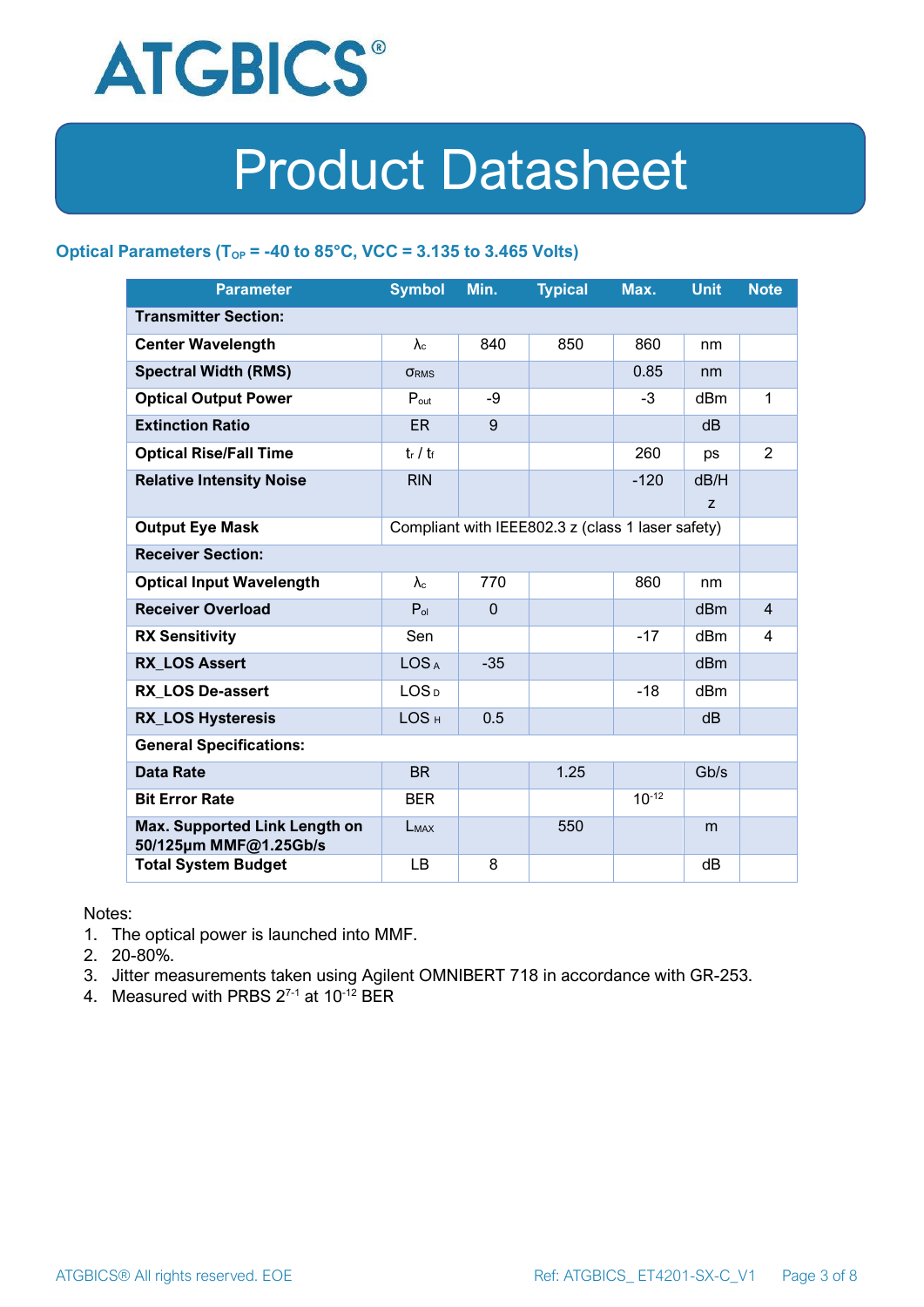

#### **Pin Assignment**

Diagram of Host Board Connector Block Pin Numbers and Name



#### **Diagram of Host Board Connector Block Pin Numbers and Names**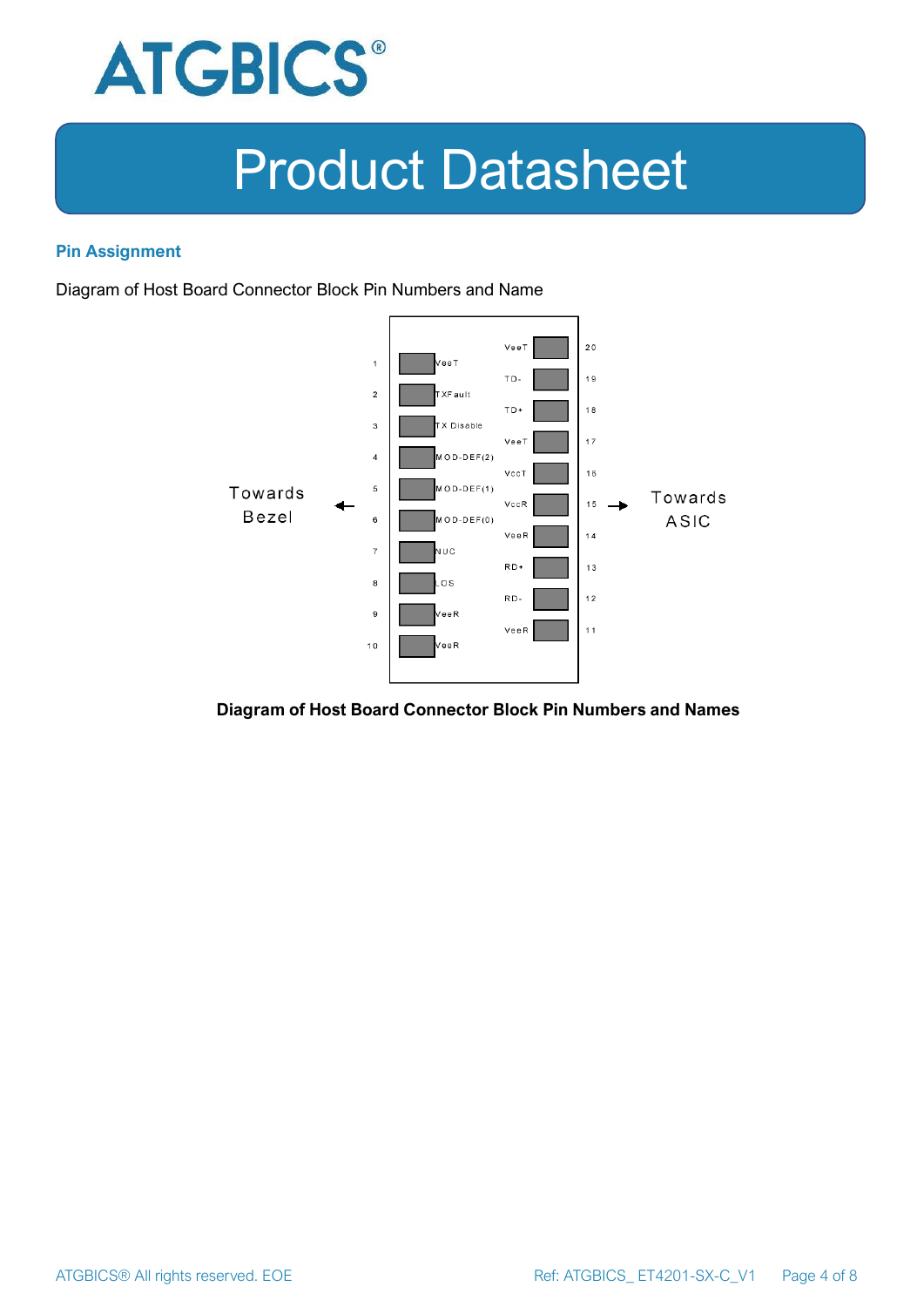

#### **Pin Function Definitions**

| <b>Pin No</b>  | <b>Name</b>        | <b>Function</b>                     | <b>Plug Seq</b> | <b>Notes</b>   |
|----------------|--------------------|-------------------------------------|-----------------|----------------|
| 1              | VeeT               | <b>Transmitter Ground</b>           | $\mathbf 1$     | $\mathbf{1}$   |
| $\overline{2}$ | <b>TX Fault</b>    | <b>Transmitter Fault Indication</b> | 3               |                |
| 3              | <b>TX Disable</b>  | <b>Transmitter Disable</b>          | 3               | $\overline{2}$ |
| 4              | MOD-DEF2           | <b>Module Definition</b>            | $\overline{2}$  | 3              |
| 5              | MOD-DEF1           | <b>Module Definition 1</b>          | 3               | 3              |
| 6              | MOD-DEF0           | Module Definition 0                 | 3               | 3              |
| $\overline{7}$ | <b>Rate Select</b> | <b>Not Connected</b>                | 3               | $\overline{4}$ |
| 8              | <b>LOS</b>         | Loss of Signal                      | 3               | 5              |
| 9              | <b>VeeR</b>        | <b>Receiver Ground</b>              | 1               | $\mathbf{1}$   |
| 10             | VeeR               | <b>Receiver Ground</b>              | $\mathbf 1$     | 1              |
| 11             | <b>VeeR</b>        | <b>Receiver Ground</b>              |                 | $\mathbf{1}$   |
| 12             | RD-                | Inv. Received Data Out              | 3               | 6              |
| 13             | $RD+$              | <b>Received Data Out</b>            | 3               | 6              |
| 14             | VeeR               | Receiver Ground                     | 3               | 1              |
| 15             | <b>VccR</b>        | <b>Receiver Power</b>               | $\overline{2}$  | $\mathbf{1}$   |
| 16             | <b>VccT</b>        | <b>Transmitter Power</b>            | $\overline{2}$  |                |
| 17             | VeeT               | <b>Transmitter Ground</b>           | $\mathbf{1}$    |                |
| 18             | $TD+$              | Transmit Data In                    | 3               | 6              |
| 19             | TD-                | Inv. Transmit In                    | 3               | 6              |
| 20             | VeeT               | <b>Transmitter Ground</b>           | 1               |                |

Notes:

- 1. Circuit ground is internally isolated from chassis ground.
- 2. Laser output disabled on TDIS >2.0V or open, enabled on TDIS <0.8V.
- 3. Should be pulled up with 4.7k 10 kohms on host board to a voltage between 2.0V and 3.6V. MOD\_DEF (0) pulls line low to indicate module is plugged in.
- 4. Rate select is not used
- 5. LOS is open collector output. Should be pulled up with 4.7k 10 kohms on host board to a voltage between 2.0V and 3.6V. Logic 0 indicates normal operation; logic 1 indicates loss of signal.
- 6. AC Coupled

#### **SFP Module EEPROM Information and Management**

The SFP modules implement the 2-wire serial communication protocol as defined in the SFP -8472. The serial ID information of the SFP modules can be accessed through the I2C interface at address A0h.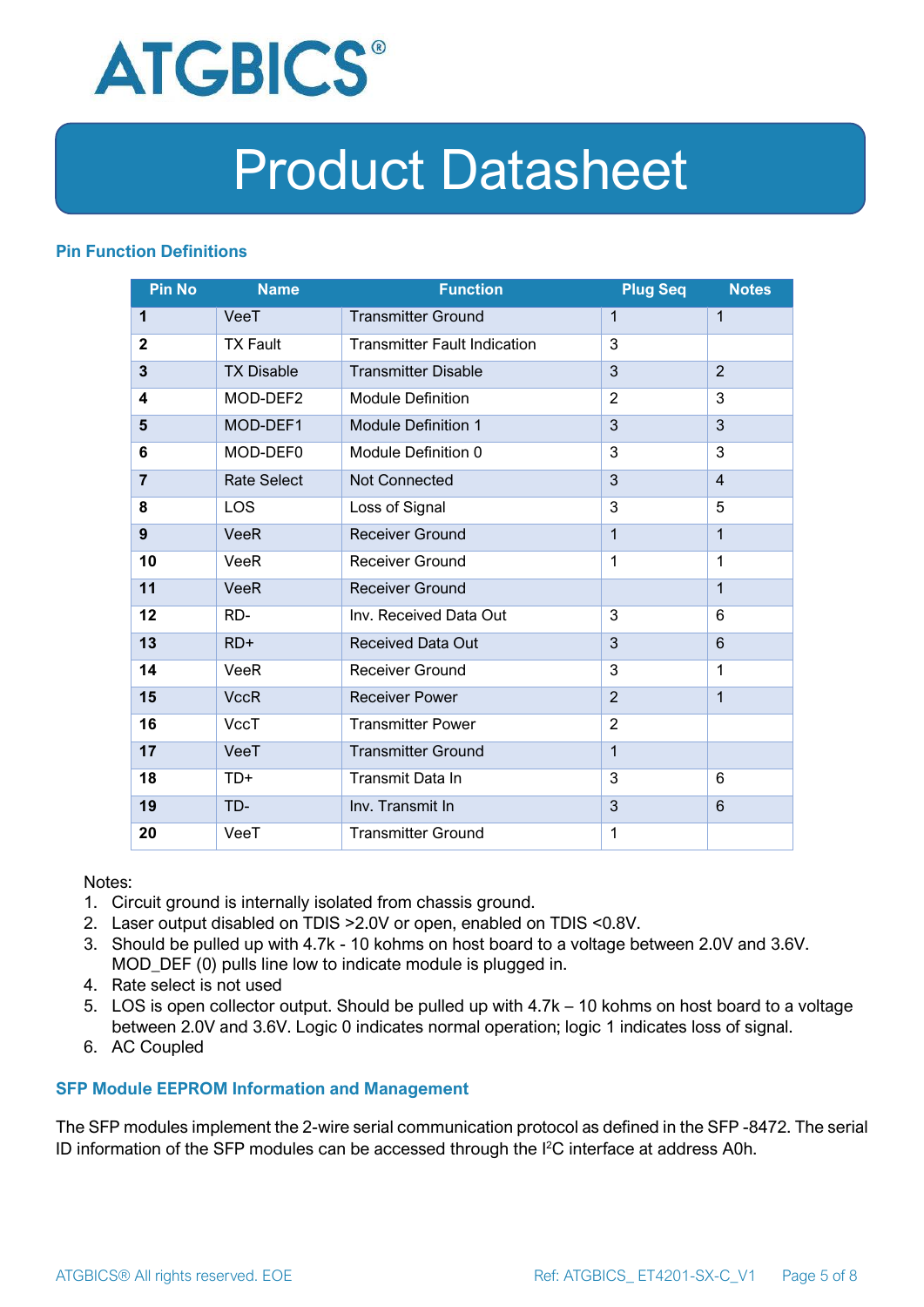

#### **EEPROM Serial ID Memory Contents (A0h)**

| <b>Data</b><br><b>Address</b> | Length<br>(Byte) | <b>Name of</b><br>Length | <b>Description and Contents</b>                                                                                                   |  |
|-------------------------------|------------------|--------------------------|-----------------------------------------------------------------------------------------------------------------------------------|--|
| <b>Base ID Fields</b>         |                  |                          |                                                                                                                                   |  |
| $\mathbf 0$                   | 1                | Identifier               | Type of Serial transceiver (03h=SFP)                                                                                              |  |
| 1                             | 1                | Reserved                 | Extended identifier of type serial transceiver<br>(04h)                                                                           |  |
| $\overline{2}$                | 1                | Connector                | Code of optical connector type (07=LC)                                                                                            |  |
| $3 - 10$                      | 8                | Transceiver              |                                                                                                                                   |  |
| 11                            | 1                | Encoding                 | NRZ(03h)                                                                                                                          |  |
| 12                            | $\mathbf{1}$     | BR, Nominal              | Nominal baud rate, unit of 100Mbps                                                                                                |  |
| $13 - 14$                     | $\overline{2}$   | Reserved                 | (0000h)                                                                                                                           |  |
| 15                            | 1                | Length(9um)              | Link length supported for 9/125um fiber, units of<br>100m                                                                         |  |
| 16                            | 1                | Length(50um)             | Link length supported for 50/125um fiber, units<br>of 10m                                                                         |  |
| 17                            | $\mathbf{1}$     | Length(62.5um)           | Link length supported for 62.5/125um fiber, units<br>of 10m                                                                       |  |
| 18                            | 1                | Length(Copper)           | Link length supported for copper, units of meters                                                                                 |  |
| 19                            | $\mathbf{1}$     | Reserved                 |                                                                                                                                   |  |
| 20-35                         | 16               | Vendor Name              | SFP vendor name: ATGBICS                                                                                                          |  |
| 36                            | $\mathbf 1$      | Reserved                 |                                                                                                                                   |  |
| 37-39                         | 3                | Vendor OUI               | SFP transceiver vendor OUI ID                                                                                                     |  |
| 40-55                         | 16               | Vendor PN                | Part Number: "ET4201-SX-C" (ASCII)                                                                                                |  |
| 56-59                         | 4                | Vendor rev               | Revision level for part number                                                                                                    |  |
| 60-62                         | 3                | Reserved                 |                                                                                                                                   |  |
| 63                            | 1                | <b>CCID</b>              | Least significant byte of sum of data in address<br>$0 - 62$                                                                      |  |
| <b>Extended ID Fields</b>     |                  |                          |                                                                                                                                   |  |
| 64-65                         | $\overline{2}$   | Option                   | Indicates which<br>optical<br><b>SFP</b><br>signals<br>are<br>implemented<br>(001Ah = LOS, TX_FAULT, TX_DISABLE all<br>supported) |  |
| 66                            | $\mathbf{1}$     | BR, max                  | Upper bit rate margin, units of %                                                                                                 |  |
| 67                            | 1                | BR, min                  | Lower bit rate margin, units of %                                                                                                 |  |
| 68-83                         | 16               | Vendor SN                | Serial number (ASCII)                                                                                                             |  |
| 84-91                         | 8                | Date code                | Manufacturing date code                                                                                                           |  |
| 92-94                         | 3                | Reserved                 |                                                                                                                                   |  |
| 95                            | 1                | <b>CCEX</b>              | Check<br>code for<br>the<br>extended<br>Fields<br>ID<br>(addresses 64 to 94)                                                      |  |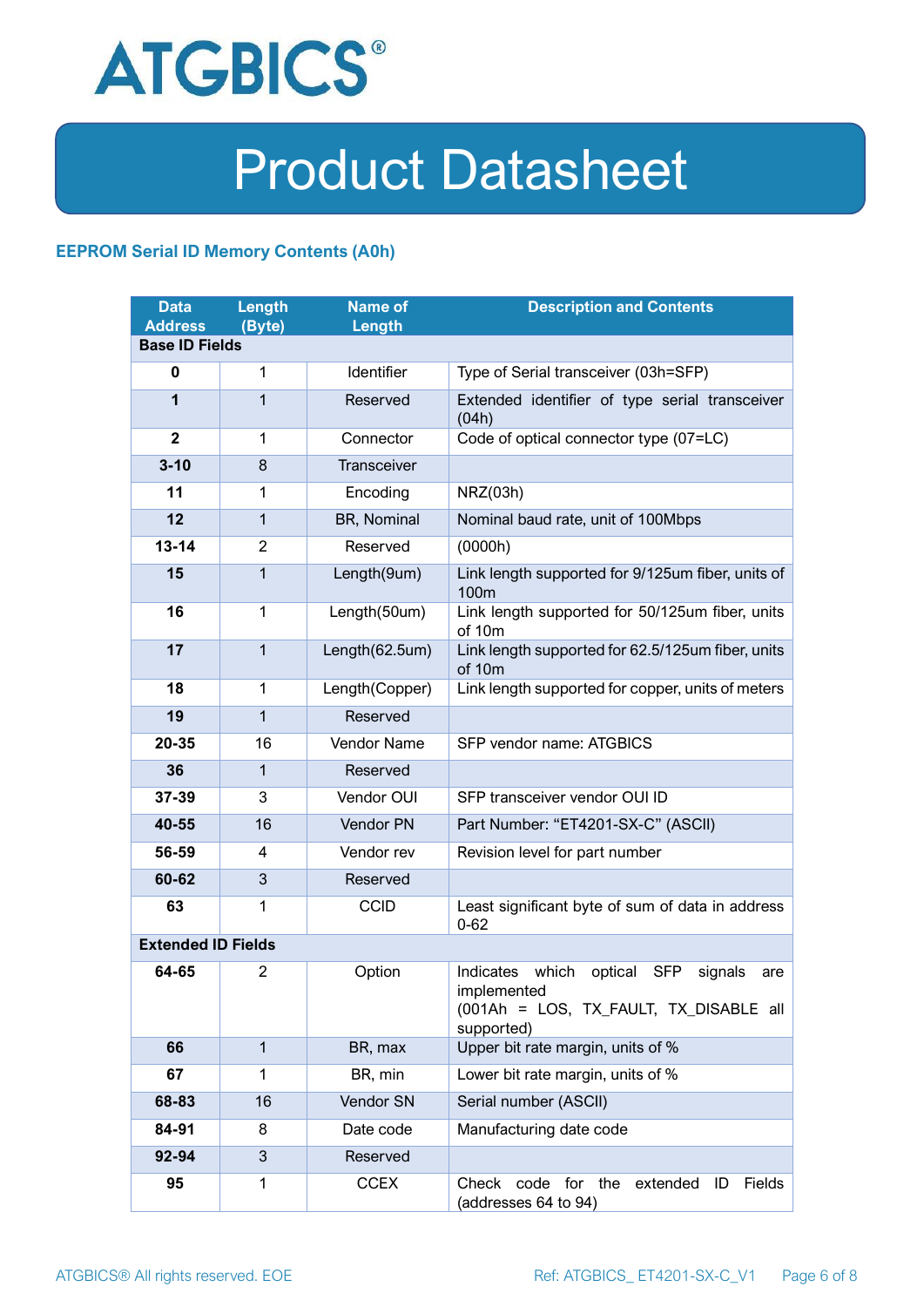

| <b>Vendor Specific ID Fields</b> |     |          |                                 |
|----------------------------------|-----|----------|---------------------------------|
| 96-127                           | 32  | Readable | Vendor specific date, read only |
| 128-255                          | 128 | Reserved | Reserved for SFF-8079           |

#### **Regulatory Compliance**

The GLX-SX-MMD-C complies with international Electromagnetic Compatibility (EMC) and international safety requirements and standards (see details in Table following).

| Electrostatic Discharge<br>(ESD) to the Electrical Pins                                      | MIL-STD-883E<br>Method 3015.7                                                   | Class 1(>1000 V)                          |  |
|----------------------------------------------------------------------------------------------|---------------------------------------------------------------------------------|-------------------------------------------|--|
| <b>Electrostatic</b><br>Discharge<br>(ESD)<br>LC<br>the<br><b>Duplex</b><br>to<br>Receptacle | IEC 61000-4-2<br><b>GR-1089-CORE</b>                                            | Compatible with standards                 |  |
| Electromagnetic<br>Interference (EMI)                                                        | FCC Part 15 Class B<br>EN55022 Class B (CISPR 22B)<br><b>VCCI Class B</b>       | Compatible with standards                 |  |
| Laser Eye Safety                                                                             | 1040.10<br>21CFR<br>and<br><b>FDA</b><br>1040.11<br>EN60950, EN (IEC) 60825-1,2 | Compatible with Class 1 laser<br>product. |  |

#### **Recommended Circuit**



**SFP Host Recommended Circuit**